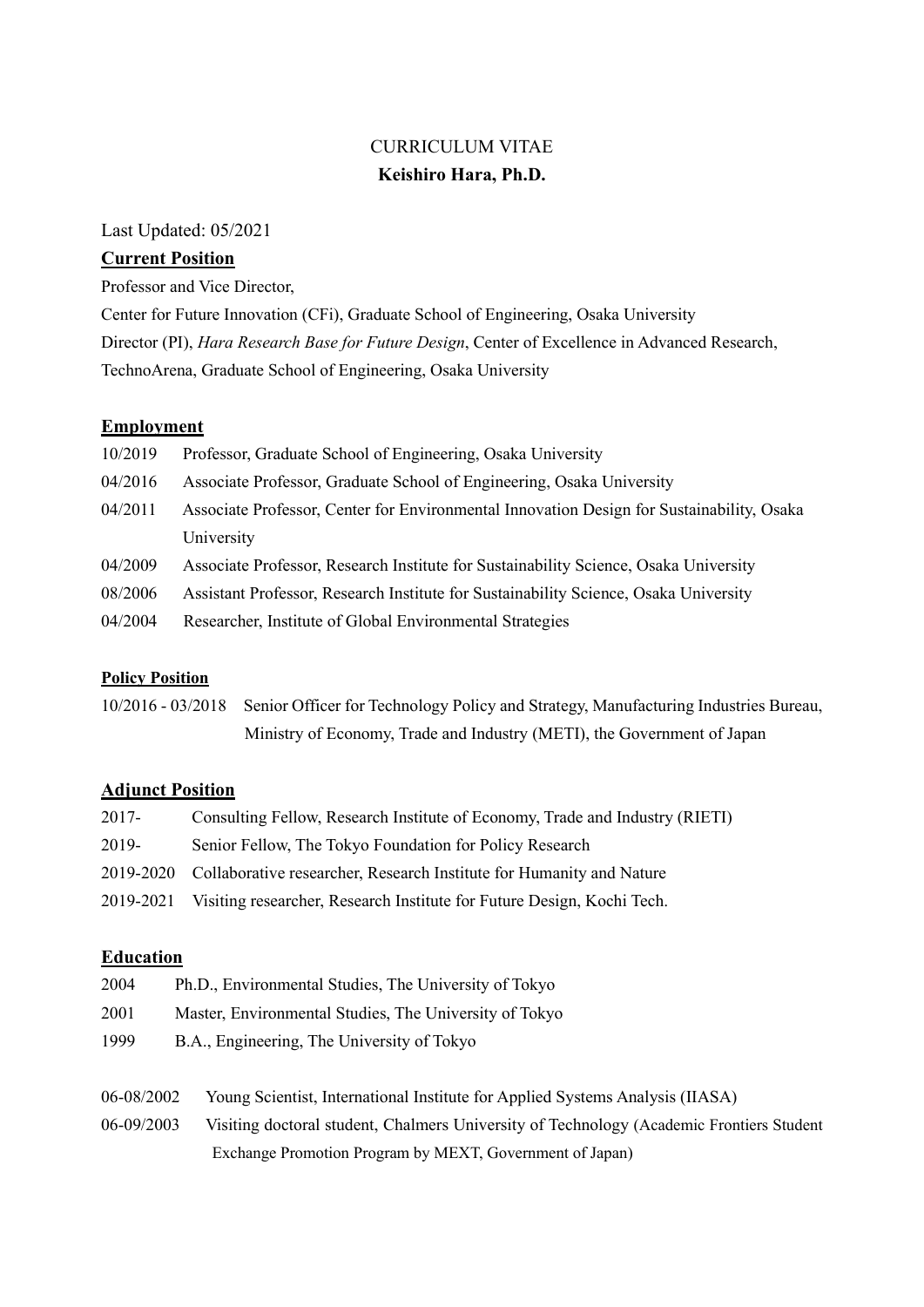### **Professional activities**

| 2021      | Co-Chair, Executive Committee, EcoDesign2021                            |
|-----------|-------------------------------------------------------------------------|
| 2018-2020 | Vice Chairman, Future Design Subcommittee, Science Council of Japan     |
| 2017-2020 | Member, Science Council of Japan                                        |
| 2017      | International Panel of Experts, Belmont forum                           |
| 2018-     | Member, Future Design Project, The Tokyo Foundation for Policy Research |
| $2013 -$  | Editorial board, Sustainability Science                                 |
| $2015 -$  | Editorial member, Journal of Japan Society on Water Environment         |

## **Honors and Awards**

| 2021 | PI, Hara Research Base for Future Design, Center of Excellence in Advanced Research,   |
|------|----------------------------------------------------------------------------------------|
|      | TechnoArena, Graduate School of Engineering, Osaka University                          |
| 2016 | Fuji Electric Prize, Society of Environmental Science, Japan                           |
| 2014 | Paper of Editors' Choice, <i>Environmental Development</i> (Elsevier)<br>(Co-authored) |
| 2014 | Osaka University Presidential Awards for Outstanding Contribution in Research          |
| 2012 | Excellence in presentation, EcoDesign 2011 (Co-authored), EcoDesign Japan              |
| 2010 | Member, International Waste Working Group                                              |
| 2009 | Top reviewer award for 2009, Waste Management (Elsevier)                               |

## **Research Interests**

Future Design, Sustainability Science, Environmental and Energy Policy, Environmental Engineering, Technology Policy and Innovation

## **Referee Services**

*Applied Energy; Sustainable Cities and Society; Habitat International; Energy Efficiency; Energy Policy; Environmental Research; Environmental Development; Desalination and Water Treatment; Journal of Cleaner Production; Sustainability; International Journal of Sustainable Transportation; International Journal of Automation Technology; American Society of Mechanical Engineers(ASME), IDETC/CIE; Resources, Conservation and Recycling; Journal of Material Cycles and Waste Management; Energies; International Journal of Energy and Environmental Engineering; Journal of Geography and Regional Planning; Energy Conversion and Management; Cities; Journal of Industrial Ecology; Journal of Hazardous Materials; Waste Management; Frontiers of Environmental Science & Engineering in China; Sustainability Science; Journal of Environmental Management; Environment, Development and Sustainability; Journal of Environmental Information Science; Journal of Global Environmental Engineering; Journal of Life Cycle Assessment, Japan*(日本 *LCA* 学会誌)*; The Economic Review(*経 済研究*); Global Environmental Engineering Research (*地球環境研究論文集*); Environmental System Research*(環境システム研究)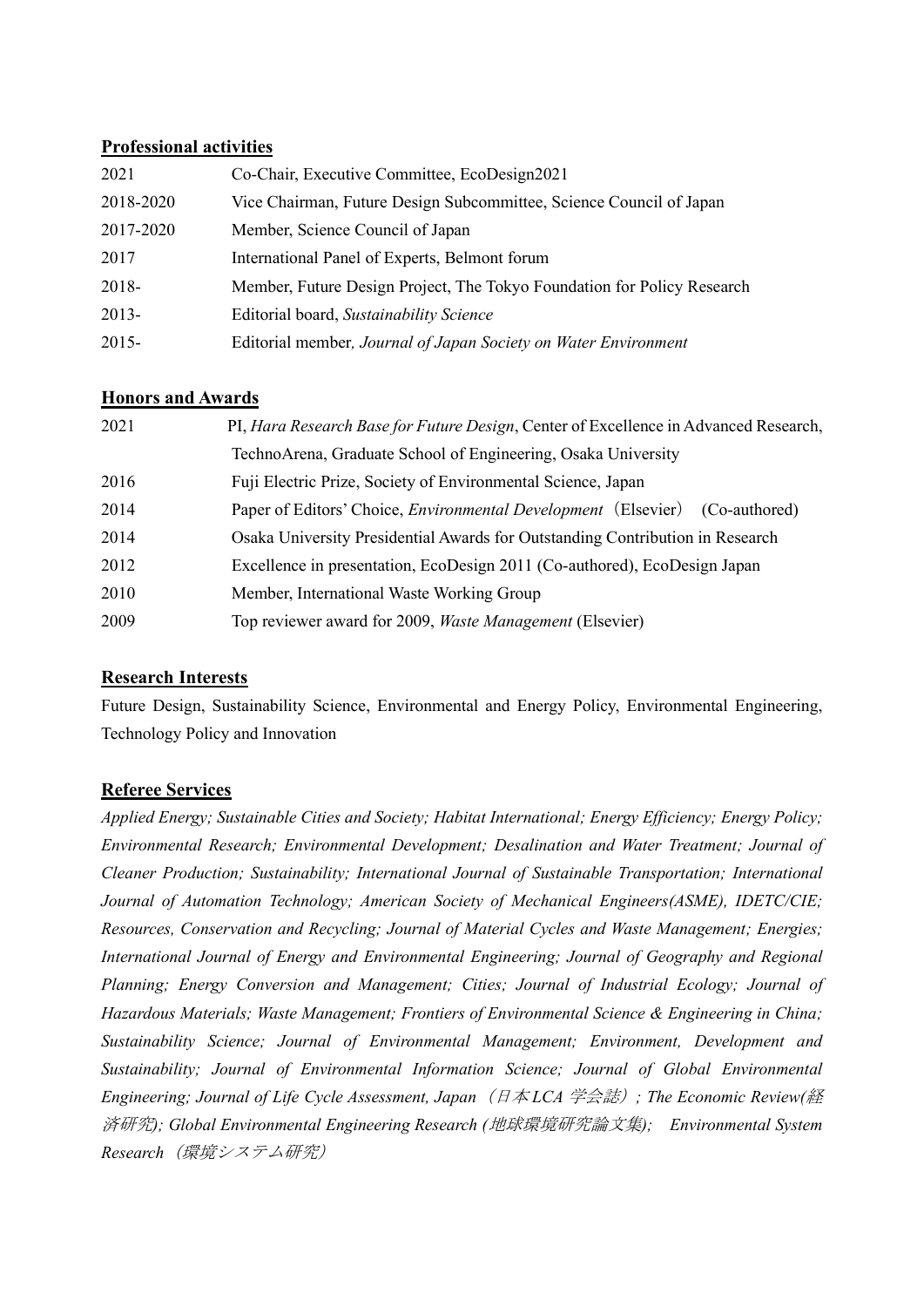#### **Selected Publication (Journal papers)**

- Hiromitsu T, Kitakaji Y, Hara K and Saijo T, What do people say when they become "future people"? ―Positioning Imaginary Future Generations (IFGs) in general rules for good decision making, *Sustainability*, 13(12), 6631, 2021
- ⚫ Hara K, Kitakaji Y, Sugino H, Yoshioka R, Takeda H, Hizen Y and Saijo T (2020) Effects of Experiencing the Role of Imaginary Future Generations in Decision-Making - a Case Study of Participatory Deliberation in a Japanese Town, *Sustainability Science*, 16(3), 1001-1016
- Kuroda M, Uwasu M, Bui X.T, Nguyen P.D, and Hara K (2021) Shifting the Perception of Water Environment Problems by Introducing "Imaginary Future Generations, *Futures*, 126, 102671
- ⚫ Kobashi T, Yoshida T, Yamagata Y, Naito K, Pfenninger S, Say K, Takeda Y, Ahl A, Yarime M, Hara K (2020) "On the Potential of "Photovoltaics + Electric vehicles" for Deep Decarbonization of Kyoto's Power Systems: Techno-Economic-Social Considerations," *Applied Energy*, 275, 115419
- ⚫ Peter Hoffmann, Yutaka Nomaguchi, Keishiro Hara, Kana Sawai, Ingenuin Gasser, Myriam Albrecht, Benjamin Bechtel, Jana Fischereit, Kikuo Fujita, Philine Gaffron, Markus Quante, Jürgen Scheffran, K. Heinke Schlünzen, Malte von Szombathely (2020) Multi-Domain Design Structure Matrix approach applied to Urban System Modeling, *Urban Science*, 4(2), 28
- ⚫ Uwasu M, Kishita Y, Hara K and Nomaguchi Y (2020) Citizen-participatory Scenario Design Methodology with Future Design Approach: A Case Study of Visioning for Low-Carbon Society in Suita City, Japan, *Sustainability*, 12(11), 4746
- ⚫ Hara, K., Yoshioka, R., Kuroda, M., Kurimoto, S and Saijo, T (2019) Reconciling intergenerational conflicts with imaginary future generations - Evidence from a participatory deliberation practice in a municipality in Japan, *Sustainability Science*, 14(6), 1605-1619
- ⚫ Tateyama Y, Kurasawa K, Hirayama M, Kurashiki T and Hara K (2019) Analysis of Future Design Workshop on Disaster Prevention from the Perspective of Time Orientation (In Japanese), *Engineering Education* (in Japanese)*,* Vol. 67(3), 3\_14-3\_20
- ⚫ Tateyama Y, Kurasawa K, Hirayama M, Kurashiki T and Hara K (2019) Risk Communication Based on Future Design (In Japanese), *Journal of the Society of Materials Science*, *Japan*, Vol.68 (3), pp.265-270
- ⚫ Kuroda, M., Hara, K., Takekawa, M., Uwasu, M and Ike, M (2018) Historical trends of academic research on the water environment in Japan: Evidence from the academic literature in the past 50 years, *Water*, Vol.10(10), 1456
- ⚫ Kishita Y, Uwasu M, Hara K, Kuroda M, Takeda H, Umeda Y, Shimoda Y (2018) Toward Designing Sustainability Education Programs–A Survey of University Curricula through Semi-structured Interviews, *Sustainability Science*, Vol. 13(4), pp. 953-972
- ⚫ Tamura M, Onuki, M, Sekiyama, M, Hara, K, Uwasu, M, Tsuji, N Ishimura G, Tanaka N, Mori A, Mino T (2018) Developing Joint Educational Programs in Sustainability Science across Different Universities - A Case Study from Japan, *Sustainability Science,* Vo.13 (3), pp 849–860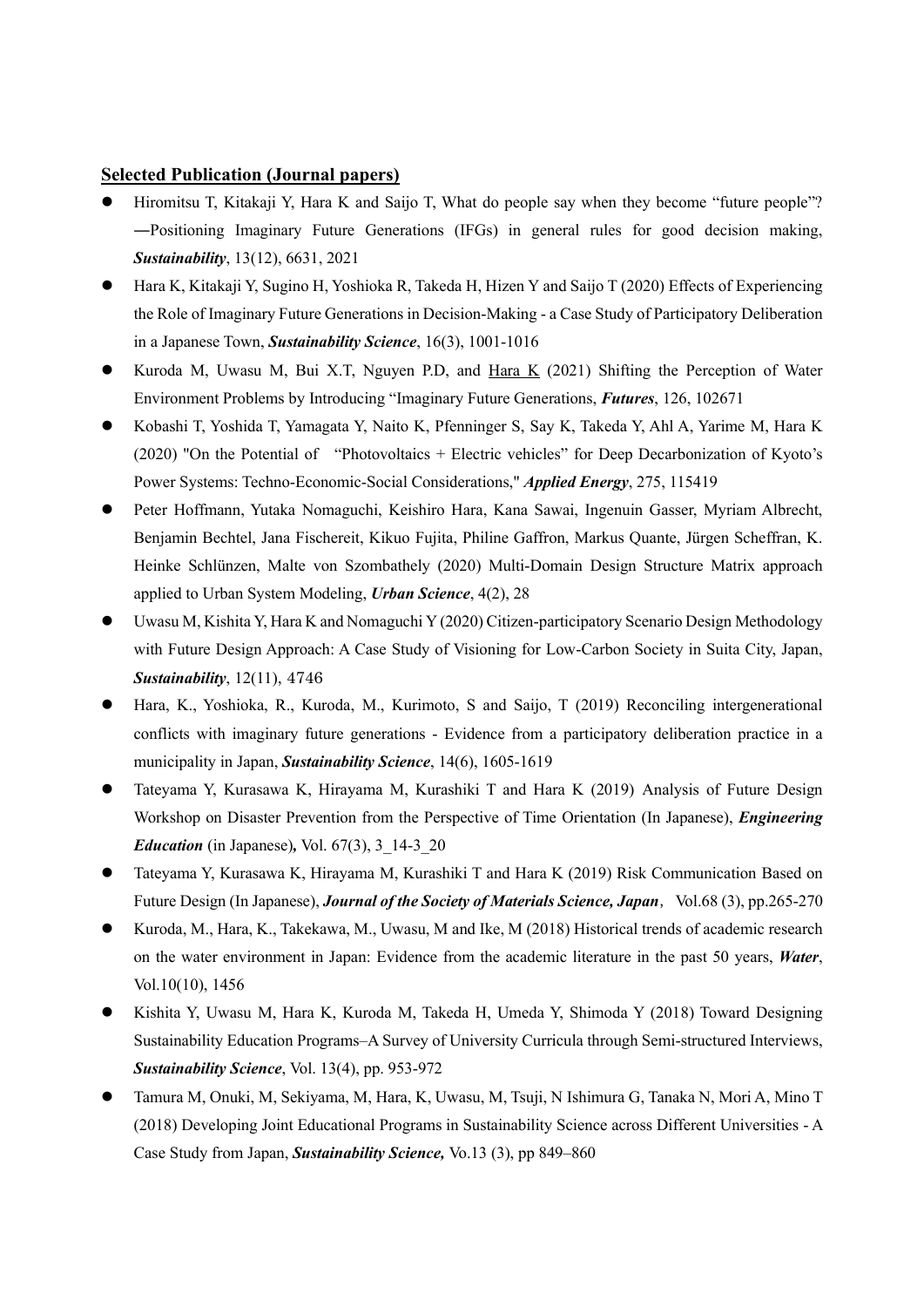- ⚫ Tateyama Y, Kurasawa K, Kurashiki T and Hara K (2018) Validation of an integrated approach of future design and scenario planningー a case study of disaster prevention workshop, (in Japanese), *Engineering Education*, Vol.66 (2), pp.42-47
- ⚫ Han, J., Liang, H., Hara, K and Uwasu, M (2018) Quality of Life in China's Largest City: A 20-Year Subjective and Objective Composite Assessment, *Journal of Cleaner Production*, Vol 173 (1), pp. 135- 142
- ⚫ Hara, K (2017) Sustainability trend in China and prospects of assessment methodology, *Sustainability Science*, Vol. 12 (6), pp 887–890
- ⚫ Nomaguchi, Y., Tanaka, H., Sakakibara, A., Fujita, K., Kishita, Y., Hara, K., Uwasu, M (2017) Designing Scenarios on Linked Planning of Subsidy Systems and Power Grids toward Building Distributed Energy System – Case Study of PV Diffusion in Mishima Area, Osaka, *Energy*, Vol 140, Part 1, pp. 779-793
- ⚫ Kumazawa, T., Hara, K., Endo, A., Taniguchi, M (2017) Supporting Collaboration in Interdisciplinary Research of Water-Energy-Food Nexus by Means of Ontology Engineering, *Journal of Hydrology: Regional Studies*, Vol. 11, pp. 31-43
- ⚫ Tsuda, K., Uwasu, M., Hara, K and Fuchigami, Y(2017) Approaches to induce behavioral changes with respect to electricity consumption, *Journal of Environmental Studies and Sciences*, Vol7, Issue 1, pp 30– 38
- ⚫ Nomaguchi, Y., Kawakami, K., Fujita, K., Kishita, Y., Hara, K and Uwasu, M (2016) Robust Design of System of Systems using Uncertainty Assessment based on Lattice Point Approach: Case Study of Distributed Generation System Design in a Japanese Dormitory Town, *International Journal of Automation Technology*, Vol.10 No.5 pp. 678-689
- ⚫ Fuchigami, Y., Hara, K., Uwasu, M and Kurimoto S (2016) Analysis of the Mechanism Hindering Sustainable Forestry Operations: A Case Study of Japanese Forest Management, *Forests*, Vol. 7(8), 182
- Hara, K., Kuroda, K., Yabar, H., Kimura, M and Uwasu, M (2016) Historical development of wastewater and sewage sludge treatment technologies in Japan – A patent data analysis over the past 50 years, *Environmental Development*, Vol.19, pp. 59-69
- ⚫ Kishita, Y., Ohishi, Y., Uwasu, M., Kuroda, M., Takeda, H and Hara, K (2016) Evaluating the Life Cycle CO2 Emissions and Costs of Thermoelectric Generators for Passenger Automobiles – a Scenario Analysis, *Journal of Cleaner Production***,** Vol. 126, pp. 607–619
- ⚫ Hara, K., Kumazawa, T., Kimura, M and Tsuda, K (2016) Participatory approach in vision setting: Emerging initiatives in local municipalities in Japan, *Sustainability Science***,** Vol. 11 (3), pp. 493-503
- ⚫ Fuchigami, Y., Hara, K., Uwasu, M and Kurimoto S (2016) Analysis of effect on CO2 emission reduction for the use of Bio-coke: A case study of Osaka, Japan, *Journal of Wood Science*, Vol 62, Issue 1, pp 93-100
- ⚫ Kishita, Y, Hara, K., Uwasu, M and Umeda, Y (2016) Research Needs and Challenges Faced in Supporting Scenario Design in Sustainability Science: A Literature Review, *Sustainability Science,*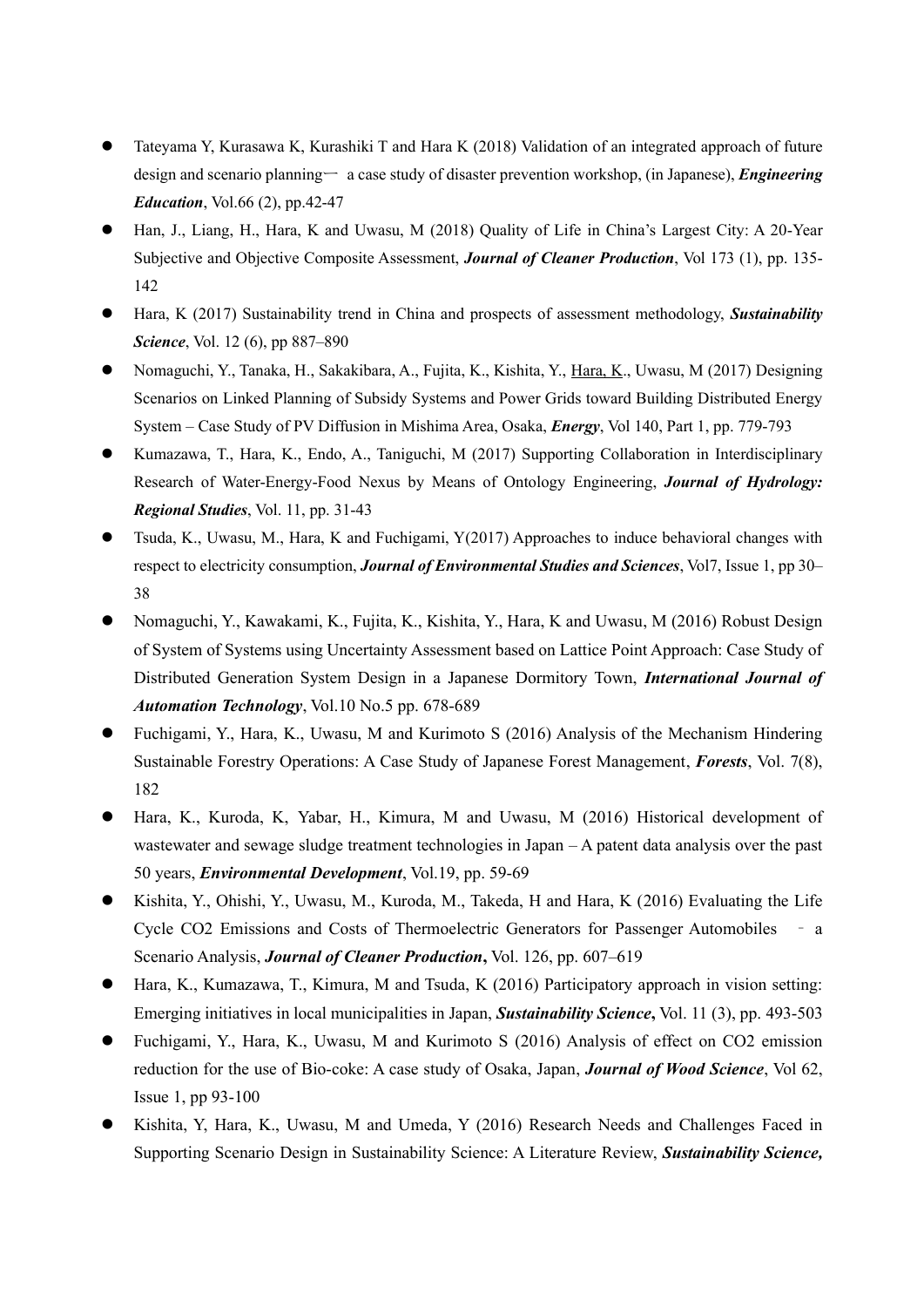Vol. 11, No. 2, pp. 331-347

- ⚫ Suzuki, M., Ikeda, K., Kusago, T., Hara, K., Uwasu, M and Tyunina, O (2015) Analysis of Citizen's Priorities over Sustainable Development Goals in Japan - Evidence from a Questionnaire Survey, *Global Environmental Research*, Vol 19 (2) pp.155-164
- ⚫ Hara, K., Uwasu, M., Kishita Y and Takeda, H (2015) Determinant factors of residential consumption and perception of energy conservation: Time-series analysis by large-scale questionnaire in Suita, Japan, *Energy Policy* Vol.87, pp. 240-249
- ⚫ Uwasu, M., Hara, K., and Kobayashi, H. (2014) Analysis of Energy Consumption Patterns and Climate Effects Using Panel Data, *International Journal of Automation Technology*, Vol.8, No.5, pp.626-633
- ⚫ Uwasu M, Hara K, Yabar H (2014) World Cement Production and Environmental Implications, *Environmental Development***,** Vol. 10, pp. 36–47
- ⚫ Tsuda, K., Low, B.H., Takahashi, H., Hara, K., Uwasu, M and Umeda, Y (2014) Potential Accounting of Regional Biomass Resource Circulations in Japan: A Prospective on Regional Rural-Urban Partnerships, *Environmental Development*, Vol. 9, pp. 24-42
- ⚫ Hara, K., Uwasu, M., Kurimoto, S., Yamanaka, S., Umeda, Y and Shimoda Y (2013) Mapping Research Activities and Technologies for Sustainability and Environmental Studies - a Case Study at University Level, *Journal of Environmental Studies and Sciences*, Vol.3 (1). pp. 42-48
- ⚫ Tsuda, K., Hara, K and Uwasu, M (2013) Prospects and Challenges for Disseminating Life Cycle Thinking towards Consumers' Environmental Conscious Behaviors, *Sustainability,* Vol.5(1), 123-135
- ⚫ Kumazawa, T., Kozaki, K., Matsui, T., Saito O., Ohta M., Hara, K., Uwasu, M., Kimura, M and Mizoguchi R (2014) Initial Design Process of the Sustainability Science Ontology for Supporting Codeliberation, *Sustainability Science,* Vol. 9 (2), pp. 173-192
- ⚫ Uwasu, M., Naito, T., Yabar, H and Hara, K (2013) Assessment of Japanese Recycling Policies for Home Electric Appliance: Cost-effectiveness Analysis and Socioeconomic and Technological Implications, *Environmental Development,* Vol. 6, pp. 21-33
- Yabar, H., Uwasu, M and Hara, K (2013) Tracking environmental innovations and policy regulations in Japan: case studies on dioxin emissions and electric home appliances recycling, *Journal of Cleaner Production***,** Vol.44, pp. 152-158
- ⚫ Hara, K., Uwasu, M., Kobayashi, H., Kurimoto, S., Yamanaka, S., Shimoda, Y and Umeda, Y (2012) Enhancing Meso Level Research in Sustainability Science – Challenges and Research Needs, *Sustainability***,** Vol. 4. pp.1833-1847
- Kumazawa, T., Uwasu, M, Hara, K., Kimura, M and Saito, O (2012) Designing collaborative approach among experts in an interdisciplinary research project – case study on Sustainability Science, *Papers on Environmental Information Science*, Vol.26, pp.165-170, Center for Environmental Information Science (In Japanese)
- Yabar, H., Hara, K. and Uwasu M (2012) Comparative Assessment of the co-evolution of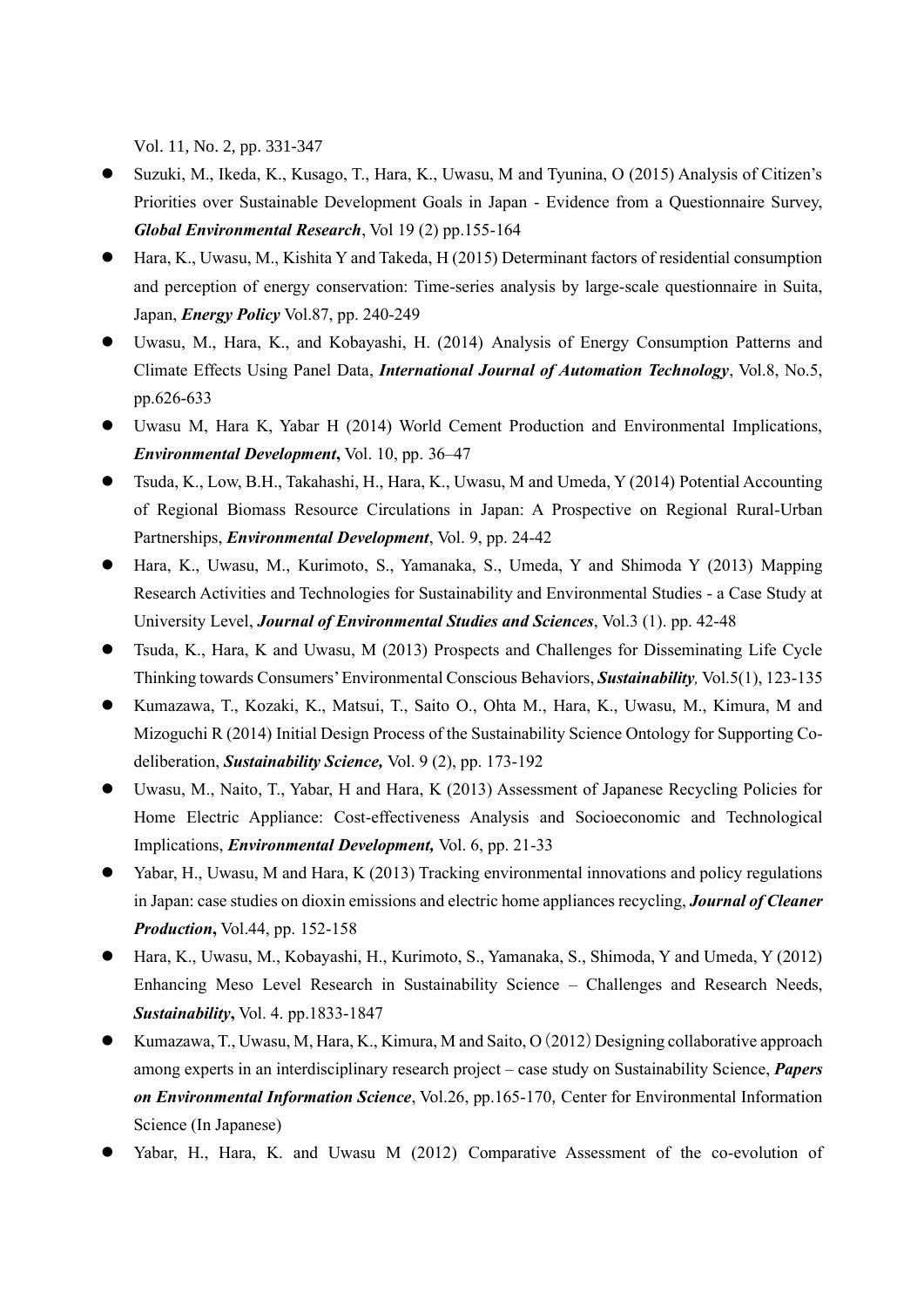environmental indicator systems in Japan and China, *Resources, Conservations and Recycling,*  Vol.61, pp.43-51

- ⚫ Uwasu, M., Hara, K., Yabar, H and Zhang, H (2012) Analysis of energy productivity and determinant factors: a case study of China' provinces, *Journal of Sustainable Development,* Vol.5, No.6. pp.1-9
- ⚫ Hara, K and Yabar, H. (2012) Historical Evolution and Development of Waste Treatment and Recycling Systems: Analyses of Japan's Experiences, *Journal of Environmental Studies and Sciences***,** Vol. 2 (4), pp. 296-307
- Zhang, H., Uwasu, M., Hara, K., and Yabar, H. (2011) Sustainable Urban Development and Land Use Change - A Case Study of the Yangtze River Delta in China, *Sustainability***,** Vol. 3 (7) pp. 1074-1089
- ⚫ Hara, K., Yabar, H., Uwasu, M and Zhang, H (2011) Energy Intensity Trends and Scenarios for China's Industrial Sectors - a Regional Case Study, *Sustainability Science***,** Vo. 6 (2) pp.123-134
- ⚫ Zhang, H., Uwasu, M., Hara, K., and Yabar, H. (2010) Land use Change Patterns and Sustainable Urban Development in China, *Journal of Asian Architecture and Building Engineering***,** Vol. 9 (1) pp.131-138
- ⚫ Zhang, H., Hara, K., Yabar, H., Yamaguchi Y., Uwasu, M and Morioka, T. (2009) Comparative analysis of socio-economic and environmental performances for Chinese EIPs: case studies in Baotou, Suzhou and Shanghai, China, *Sustainability Science,* Vol.4 (2), pp. 263-279
- ⚫ Uwasu, M., Yabar, H., Hara, K., Shimoda, Y and Saijo T. (2009). Educational Initiative at Osaka University in Sustainability Science: Mobilizing Science and Technology towards Sustainability, *Sustainability Science,* Vol.4 (1) pp. 45-53
- ⚫ Hara, K., Uwasu, M., Yabar, H and Zhang, H (2009) Sustainability Assessment with Time-Series Scores – A Case Study of Chinese Provinces, *Sustainability Science***,** Vol.4 (1) pp. 81-97
- Yabar, H., Hara, K., Uwasu, M., Yamaguchi, Y., Zhang, H., and Morioka, T. (2009) Integrated Resource Management towards a Sustainable Asia: Policy and Strategy Evolution in Japan and China, *International Journal of Environmental Technology and Management,* Vol.11 (4) pp239 - 256, Inderscience Publishers
- Yabar, H., Hara, K., and Zhang, H (2008) Impacts of Environmental Policy on technological innovations: Case Study in Japan, *Papers on Environmental Information Science***,** No.22, pp.37-42, Center for Environmental Information Science
- ⚫ Zhang, H., Uwasu, M., Hara, K., Yabar, H., Yamaguchi, Y., and Murayama, T. (2008) Analysis on land use changes and environmental loads during urbanization in China, *Journal of Asian Architecture and Building Engineering***,** Vol. 7 (1), pp109-115
- Hara, K., and Mino, T. (2008) Evaluation of Sewage Sludge Recycling Options and Management System in Tokyo, *Waste Management,* Vol.28 (12), pp.2645-265*2*
- ⚫ Hara, K. (2006) Groundwater Contamination and Quality Management Policy in Asia, *International Review for Environmental Strategies,* Vol. 6 (2) 291 - 306
- Hara K., Sato H. and Mino T. (2002). Analysis of Energy Consumption in Sludge Treatment and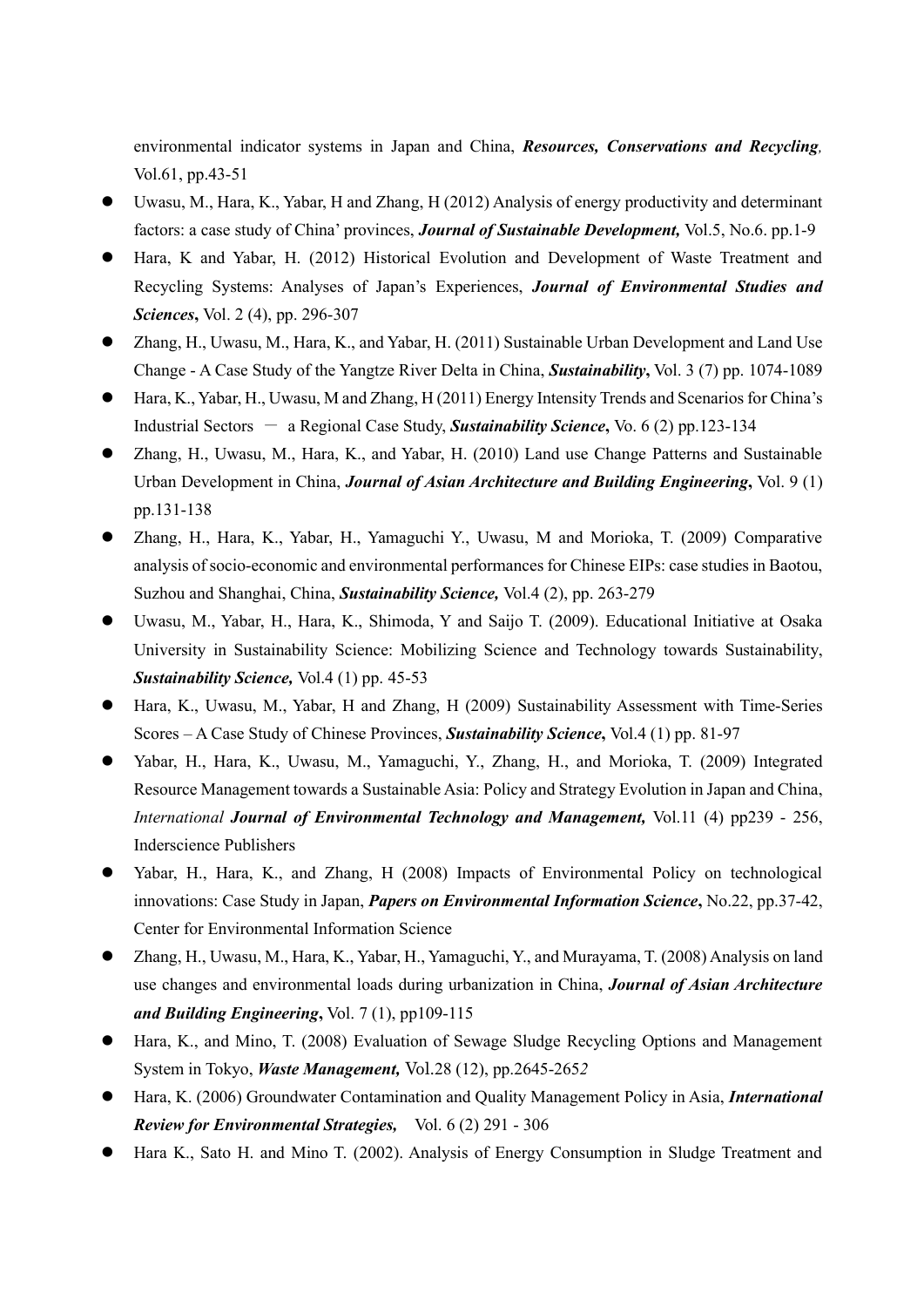Recycling Processes in the Tokyo Area, *Environmental Systems Research,* Vol.30, pp.371-378, Japan Society of Civil Engineers (in Japanese)

## **Other Publications (In Japanese)**

- ⚫ Hara, K., Mikami, K (2019) Policy Challenges and Prospects for Manufacturing in Japan in the Era of Digitalization, Design Engineering Vol.54, No.7
- $\bullet$  Hara, K (2018) Roles of Imaginary Future Generations  $-$  Evidence from Participatory Future Design Deliberation Practices, Trends in the Sciences, Vol 23, No.6 pp.13-15
- ⚫ Uwasu, M and Hara K (2017) Non-point Source Pollution Control and Public Engagement: A Case Study of US, *Gyoseiho-Kenkyu***,** Vol.18, pp109-120
- Hara, K., Saijo, T (2017) Future Design Evidence and Insights from Participatory Deliberations, *Journal of Japan Society on Water Environment*, Vol.40 (4), pp. 112-116
- $\bullet$  Hara K (2016) Methodology and Practice of Meso Level Research Bridging Technology Seeds and Future Visions, Journal of Environmental Conservation Engineering, Vol. 45 (10), No. 10, pp. 508 – 514
- ⚫ Hara, K (2016) Participatory Future Design in Pursuit of Sustainability, *Design Engineering,* Vol.51, No.5, pp. 297 – 302
- $\bullet$  Hara, K (2016) Comment: Future Design Visioning in collaboration with virtual future generations and practices in local municipalities, Vo.12, No.1, pp.64-71, *Journal of Public Affairs*
- $\bullet$  Hara, K (2016) Practices and governance for participatory vision setting in pursuit of a sustainable society- Evidences from three municipalities, *Gyoseiho-Kenkyu***,** Vol.12, pp.49-63
- $\bullet$  Hara, K (2014) Meso level research in pursuit of a sustainable society research needs and challenges, *Design Engineering,* Vol. 49, No.7, pp. 337 – 344
- Hara, K (2014) Methodology of Sustainability Assessment and Application to Meso Level Research, *Policy Science*, Vol.21 (3), pp. 117-132
- ⚫ Hara, K (2013) Environmental innovation design through a strategic linkage between research seeds and visions – Theoretical framework and approaches, *The Journal of Science Policy and Research Management*, Vol.28 (2), pp. 185-195
- ⚫ Hara, K (2008) Urban Sustainability and Environment, in Public Policy Studies Association (Eds), **Journal of Public Policy Studies,** Vol.8 pp74-86

# **Book editor**

- ⚫ 池道彦 原圭史郎編著(2016)『想創技術社会』 大阪大学出版会
- 原圭史郎 梅田靖 編 (2011)『サステイナビリティ・サイエンスを拓く- 環境イノベーション へ向けて, 大阪大学出版会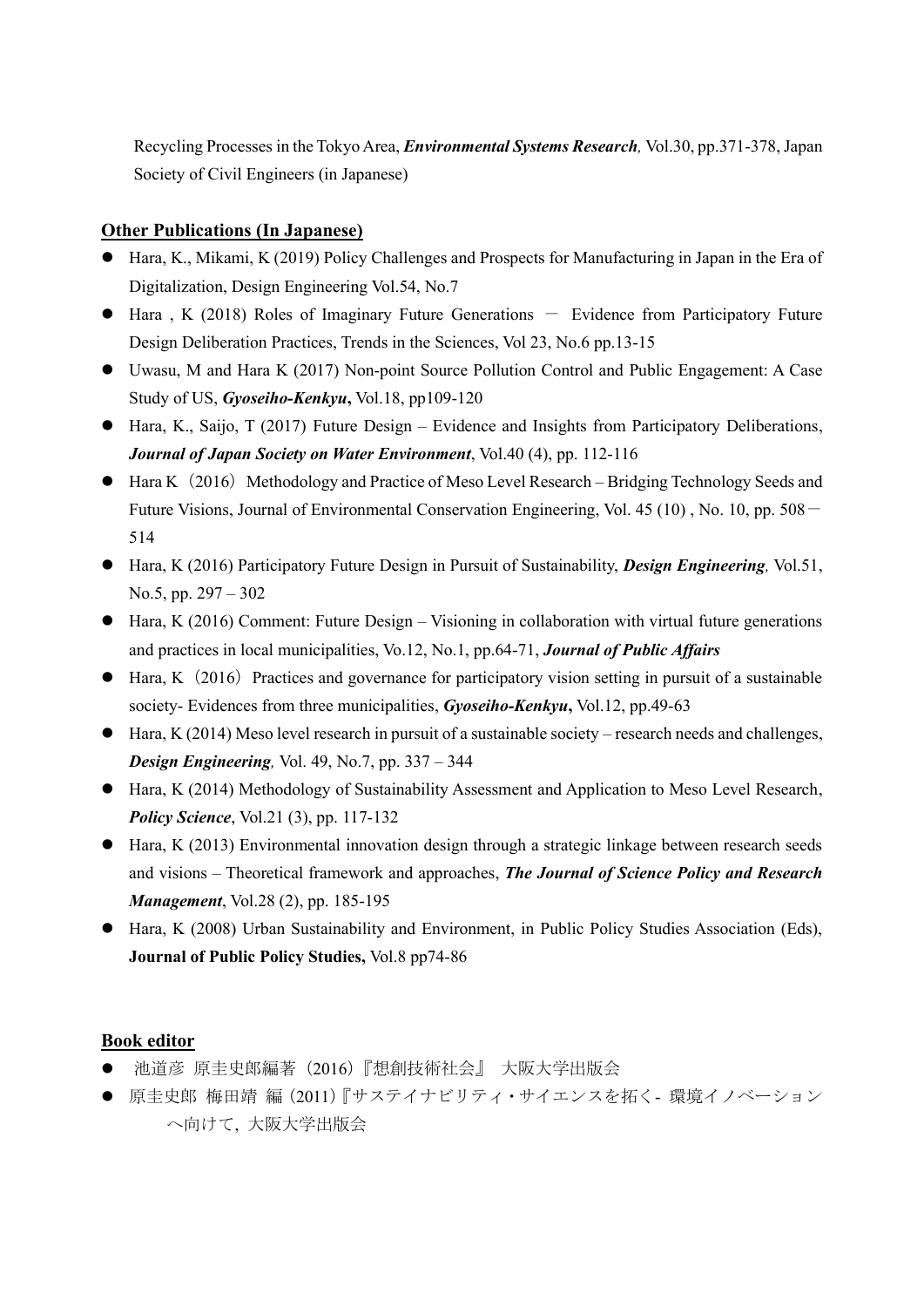#### **Book Chapters**

- ⚫ Hara, K (2020) Future Design for Sustainable Water Resource Use from the Perspective of Ground Water Management, in "Toward a Sustainable Society: Incorporating Preferences of Future Generations for Sustainability", Saijo T (Ed), Springer (Forthcoming)
- Kumazawa, T., Hara, K., Endo, A and Taniguchi, M (2018) Assessment of collaboration process in interdisciplinary research of water-energy-food nexus by means of ontology engineering, In "Water-Energy-Food Nexus: Human-Environmental Security in the Asia-Pacific Ring of Fire" Endo, A and Oh, T (Eds), pp. pp.301-320, Springer
- 原圭史郎 (2015) 地下水管理問題から考える水資源利用とフューチャーデザイン『フューチ ャーデザイン』西條辰義 編、pp. 197-217 勁草書房 (ISBN-13: 978-4326550739)
- Hara, K. (2014) Water Security and Management towards Regional Sustainability Lessons from Ground Water Management practices in Asia in "Strategic Adaptation towards Water Crisis and IWRM" Nakagami, K., Choudhury, G.A, Jianhua, L and Fukushi, K (Eds), University Press Limited, pp. 31-44 (ISBN :978 984 506 133 9)
- Hara, K (2013) Urban Development and its Impacts on Energy and Resource Consumptions in the Yangtze River Delta –Trends and Future Prospects in "Yangtze River: Geography, Pollution and Environmental Implications", Tracy B. Maloney and Boyce R. Hutchins (Eds), pp. 121-128, Nova Science Publishers, N.Y, (ISBN: 978-1-62618-286-8)
- ⚫ Hara, K and Yabar, H (2011) Recycling Technologies and Policies towards a Sound-Material Cycle Society in Japan- Case Study of Containers and Packages, in "Recycling, Cost and Benefits" Charlene J. Nielsen (Ed), pp.259-270, Nova Science Publishers, N.Y. (ISBN 978-1-61209-507-3)
- ⚫ Uwasu M., Kimura, M., Hara, K., Yabar, H and Shimoda Y. (2011) Practices and Barriers in Sustainability Education: A Case Study of Osaka University, in "Sustainability Science: A Multidisciplinary Approach" Komiyama, H., Takeuchi, K, Shiroyama, H and Mino, T (Eds), pp. 399- 408, United Nations University Press, ISBN 978-92-808-1180-3
- Hara, K (2011) Indicators System as an Instrument for Establishing Sustainable Resource-Circulating Societies, in "Establishing a Resource-Circulating Society in Asia - Challenges and Opportunities" Morioka, T., Hanaki, K., and Moriguchi, Y (Eds), pp.52–73, United Nations University Press. (ISBN 978-92-808-1182-7)
- ⚫ Yabar, H., Zhang H., and Hara, K (2011) Research Networking on Resource-circulation Initiatives in Asia, in "Establishing a Resource-Circulating Society in Asia - Challenges and Opportunities" Morioka, T., Hanaki, K., and Moriguchi, Y (Eds), pp.86-100, United Nations University Press. (ISBN 978-92-808-1182-7)
- ⚫ Hara, K., Uwasu, M., Shimoda, Y and Umeda, Y(2011) Synthesis of Research and Technology Seeds at Osaka University – a Discussion for Advancing Sustainability Research, in "Design for Innovative Value Towards a Sustainable Society, Proceedings of EcoDesign 2011: 7th International Symposium on Environmentally Conscious Design and Inverse Manufacturing" M. Matsumoto, Y. Umeda, K.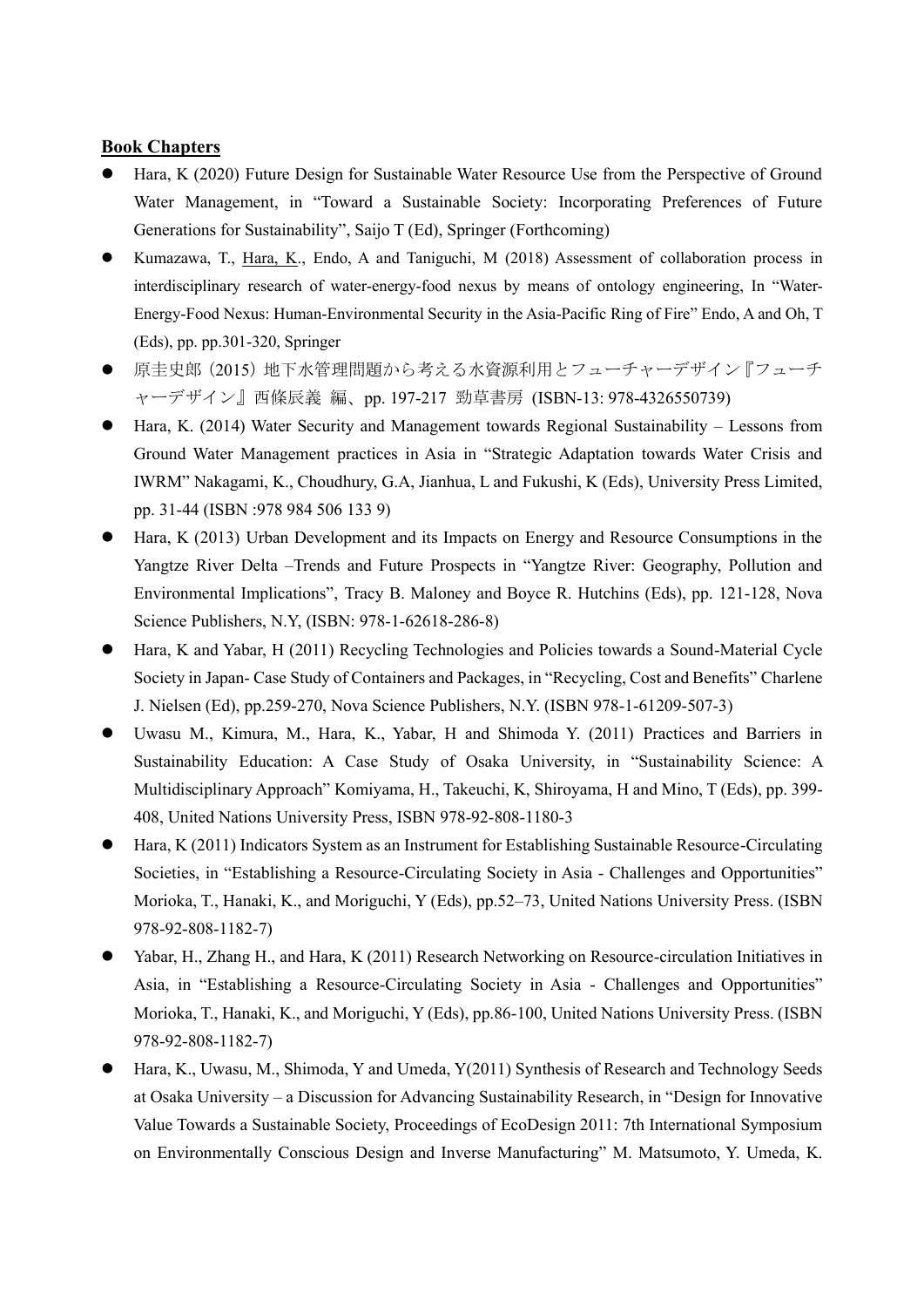Masui, and S. Fukushige (Eds), Springer, ISBN: 978-94-007-3010-6, pp.576-581

- ⚫ Hara, K. (2010) Groundwater Use and Associated Social Impacts: Challenges in Asian Cities, in "Water Shortages: Environmental, Economic and Social Impacts" Andrew C. Briggs (Ed), pp. 143- 157, Nova Science Publishers, N.Y, ISBN: 978-1-61728-309-3
- ⚫ Hara, K (2009) Sewage Sludge Treatment and Recycling Systems in Japan: Trends, Challenges and Future Perspectives, in "Sludge: Types, Treatment Processes and Disposal", Richard E. Baily (Ed), pp. 289-296, Nova Science Publishers, N.Y. (ISBN: 978-1-60741-842-9)
- ⚫ IGES Freshwater Resources Management Project (Eds) (2007) "Sustainable Groundwater Management in Asian Cities: A final report of Research on Sustainable Water Management Policy," Institute for Global Environmental Strategies. (ISBN: 4-88788-039-9)
- 津田和俊・原圭史郎・Low Bi Hong (2011) "都市農村連携の可能性と未来像"『都市・農村 連携と低炭素社会のエコデザイン』所収, pp44-50, 技報堂出版 (ISBN-13: 978-4765534482)

### **Selected Conference Proceedings papers (including peer-reviewed articles)**

- Uwasu M, Hara, K  $(2016)$  Non-point Source Pollution Control and Public Engagement: A Case Study of US, International Symposium on Public Participation and Access to Justice in Environmental Matters, Osaka, Nov 3-4
- Hara, K (2016) Future Design Participatory deliberation by creating virtual future generations for sustainability, 2016 HDCA(Human Development and Capability Association) Conference, September 1–3, 2016, Tokyo
- ⚫ Michikawa, T., Moriwaki, K., Yabuki, N., Fukuda, T., Hara, K and Kurimoto, S (2015) Automatic extraction of roadside trees from MMS data using minimum spanning tree, The 9<sup>th</sup> International Symposium on Mobile Mapping Technology (MMT 2015), Dec 9-11, Sydney, Australia
- Hara, K., Yoshioka, T., Kuroda, M., Kurimoto, S and Saijo, T (2015) Participatory deliberation for future design by creating imaginary future generations – Evidence from an experimental workshop in Yahaba Town, Iwate, Japan, Proceedings of EcoDesign 2015 International Symposium, pp. 72-74, Tokyo, Dec 2-4
- ⚫ Hara, K., Saijo, T., Kurimoto, S., Kishita, Y., Uwasu, M and Fuchigami, Y (2015) Will people's perceptions and judgements change in view of future generations? – Evidence from a questionnaire survey, Proceedings of EcoDesign 2015 International Symposium, pp. 105-107, Tokyo, Dec 2-4
- ⚫ Yabar, H., Uwasu, M and Hara, K (2015) The Promotion and Diffusion of Environmental Innovations: Streamlining the Dissemination Mechanisms, Proceedings of EcoDesign 2015 International Symposium, pp. 198-201, Tokyo, Dec 2-4
- ⚫ Nomaguchi,Y., Kawakami, K., Fujita, K., Kishita, Y., Hara, K., Uwasu, M (2015) Study on "System of Systems" Design Method with Uncertainty Assessment based on Robust Optimality - Case Study of Distributed Energy System Design in Mishima Area, Osaka, Proceedings of EcoDesign 2015 International Symposium, pp. 85-90, Tokyo, Dec 2-4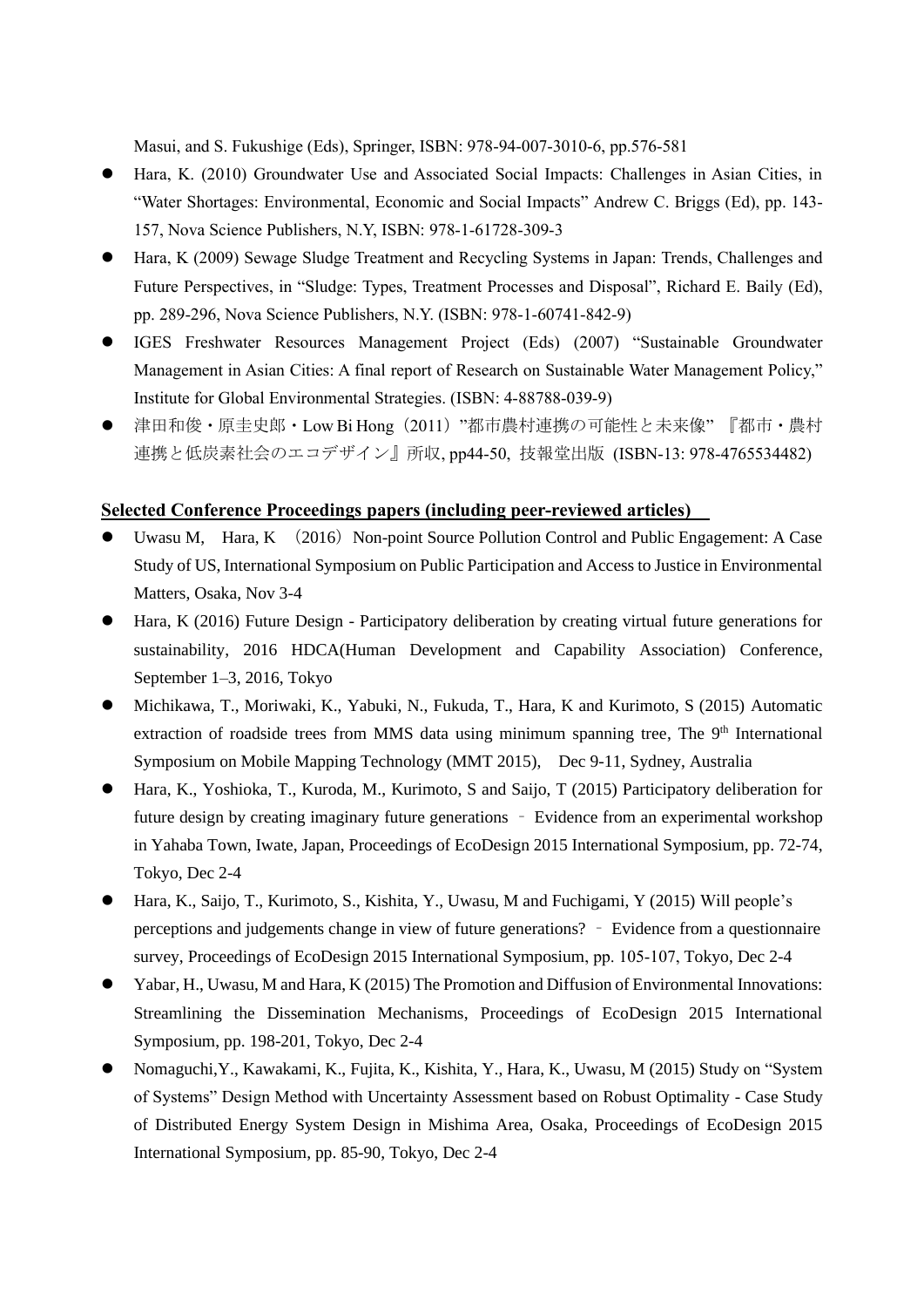- ⚫ Uwasu, M., Kishita, Y., Hara, K., Shen, J., Kuroda, M., Takeda, H and Saijo, T (2015) Future design - How to create future generations in visioning? , Proceedings of EcoDesign 2015 International Symposium, pp. 67-71, Tokyo, Dec 2-4
- ⚫ Suzuki, M., Kusago, T., Ikeda, K., Hara, K., Uwasu, M and Tyunina, O (2015) Identification of Key Sustainable Development Goals and Indicators: Results of a Questionnaire Survey Conducted in the US, Japan and Thailand, Global Cleaner Production & Sustainable Consumption Conference (Nov 1- 4, 2015) Barcelona, Spain
- Kuroda, M., Hara, K., Takekawa, M., Uwasu, M and Ike, M (2015) Historical trends of waterrelated research and technologies over the past 50 years in Japan, The 6th IWA-ASPIRE Conference and Exhibition, Beijing, China, 20 – 24 September, 2015
- ⚫ Suzuki, M., Kusago, T., Ikeda, K., Hara, K., Uwasu, M and Tyunina, O (2015) What Are the Citizens' Priorities over Sustainable Development Goals in Thailand? : Evidence from a Questionnaire Survey, Proceedings of Sustainable Development Conference 2015, 18 pages, (July 5 – 7, 2015) Bangkok, Thailand
- ⚫ Kumazawa T, Matsui T, Hara K and Kurimoto S (2015) Collaborative approach to assessment of social-ecological systems based on ontology engineering, 15<sup>th</sup> Biannual Global Conference, International Association for the Study of the Commons, 25 pages, Alberta, Canada, May 25-29
- ⚫ Tsuda, K., Makino, H., Hara, K and Uwasu, M (2014) Potential Self Supply of Local Resources towards Regional Sustainability: Case Study of Shinjo Village in Okayama prefecture, Japan, Proc. of EcoBalance 2014, P-039, Tsukuba, Japan, Oct 27-30 (poster)
- ⚫ Fuchigami, Y., Hara, K., Kita, T., Uwasu, M and Kurimoto, S (2014) Analysis of environmental loads and benefits of a Bio-coke production factory: a case study in Osaka, Proc. of EcoBalance 2014, P-088, Tsukuba, Japan, Oct 27-30 (poster)
- ⚫ Kishita, Y., Ohishi, Y., Uwasu, M., Kuroda, M., Takeda, H and Hara, K (2014) Evaluating the Greenhouse Gas Emissions and the Life Cycle Cost of Thermoelectric Generators for Passenger Automobiles, Proc. of EcoBalance 2014, P-082, Tsukuba, Japan, Oct 27-30 (poster)
- ⚫ Kuroda, M., Takekawa, M., Hara, K, Uwasu, M and Ike, M (2014) Analysis of historical trends of water research and technologies in Japan since 1960's, The IWA World Water Congress & Exhibition, Lisbon, Sep 21- 26 (Poster)
- ⚫ Hara, K., Kumazawa, T., Tsuda, K and Kimura, M (2014) Managing regional natural resources in the context of rural-urban partnerships – Case studies of local areas in Japan, Asian Rural Sociology Ⅴ (Vo.1), pp. pp.85-90, 5th International Conference of the Asian Rural Sociological Association (ARSA), Vientiane, Sep 2-5.
- ⚫ Fuchigami, Y., Kurimoto, S., Uwasu, M and Hara, K (2014) Transition in the role of forestry in the local community: a case of Nakahata in Osaka, Japan, Asian Rural Sociology Ⅴ (Vo.1), pp. 154-160, 5th International Conference of the Asian Rural Sociological Association (ARSA), Vientiane, Sep 2- 5.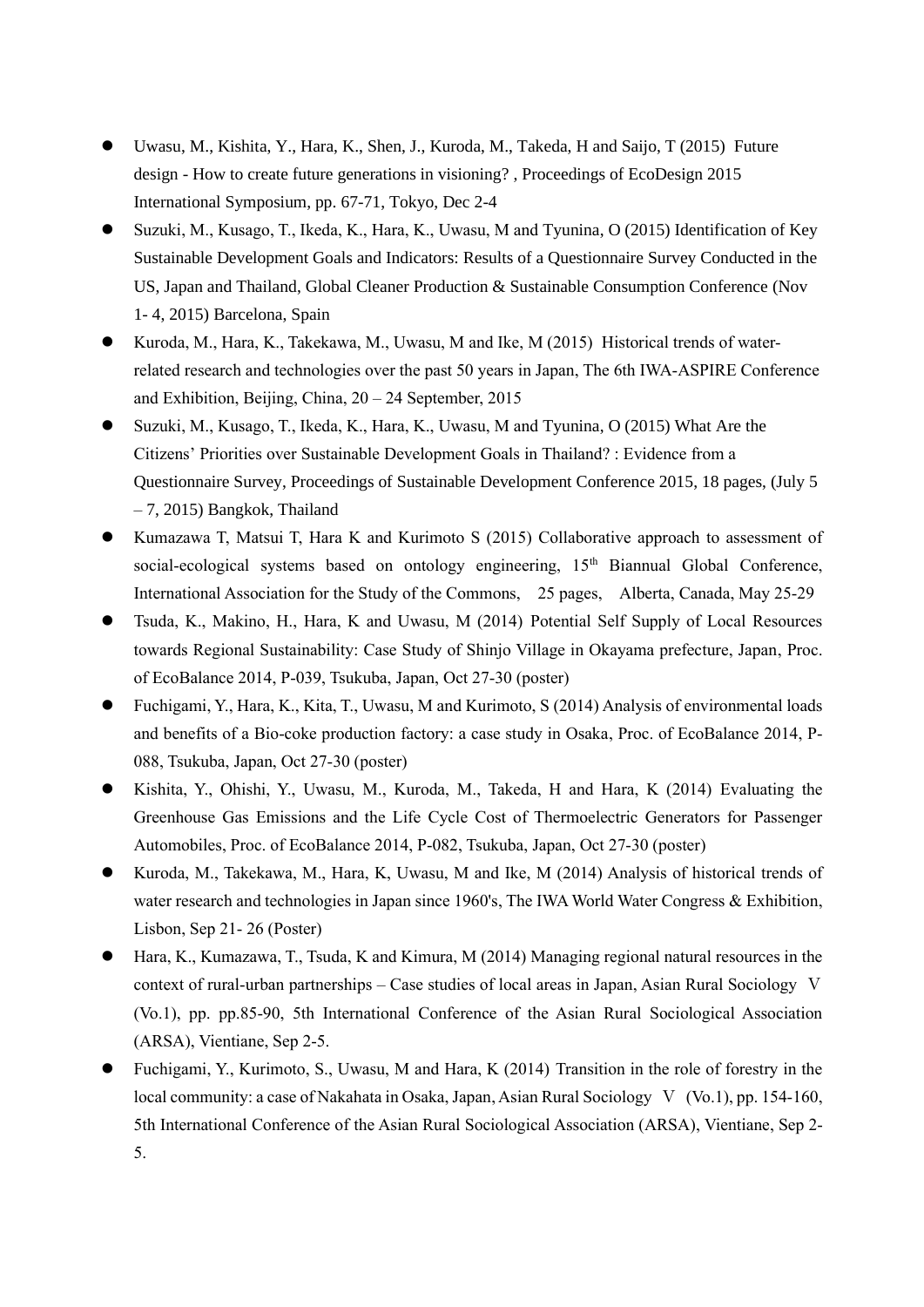- ⚫ Kishita, Y., Ohishi, Y., Uwasu, M., Kuroda, M., Takeda, H and Hara, K (2014) Assessing the greenhouse gas emissions and cost of thermoelectric generators for passenger automobiles – a life cycle perspective, Proceedings of the ASME 2014 International Design Engineering Technical Conferences & Computers and Information in Engineering Conference, IDETC/CIE 2014, 19th Design for Manufacturing and the Life Cycle Conference (DFMLC), DETC2014-34483, (2014), 9 pages. New York, Aug 17-20
- Uwasu, M., Han Ji., Hara, K (2014) Analyzing subjective wellbeing and its determinants: a case study in Shanghai, ISEE(International Society for Ecological Economics) conference 2014, pp. 412, Aug 13-15, Reykjavik, Iceland
- ⚫ Takeda, H., Kurashige Y., Hara, K and Kaga, A (2014) Methodology of City Analysis for Evaluating Compactness using GIS, Proceedings of the 19<sup>th</sup> International Conference of the Association of Computer-Aided Architectural Design Research in Asia (CAADRIA 2014), pp. 243-252, Kyoto, May 14-17
- ⚫ Suzuki, M., Kusago, T., Hara, K., Ikeda, K., Uwasu, M and Kanie, N (2014) Conducting a Survey on Citizen's Views and Priorities over Sustainable Development Issues and Agenda for the post-MDGs era, Side event of the Nexus 2014: Water, Food, Climate and Energy Conference, March 3-7
- ⚫ Hara, K., Kimura, M., Kumazawa, T., Kuroda, M and Uwasu, M (2013) Historical Trends of Research on "Sound Material-Cycle Society" in Japan – Evidences from a Database, Proceedings of Ecodesign2013 - 8th International Symposium on Environmentally Conscious Design and Inverse Manufacturing, O-P-6 (6 pages), Jeju, Korea, Dec 4-6
- ⚫ Hara, K., Takeda, H., Uwasu, M and Kishita, Y (2013) Public perceptions and behavioral patterns of energy savings – a randomized household survey in Suita city, Japan, Proceedings of Ecodesign2013 - 8th International Symposium on Environmentally Conscious Design and Inverse Manufacturing, O-C-7 (4pages), Jeju, Korea, Dec 4-6
- ⚫ Fuchigami, Y., Kurimoto, S., Uwasu, M and Hara, K (2013) Prospects for Forestry in Japan: Balancing Profitability and Work Efficiency, Proceedings of Ecodesign2013 - 8th International Symposium on Environmentally Conscious Design and Inverse Manufacturing, P-A-2 (5 pages), Jeju, Korea, Dec 4- 6
- ⚫ Takeda, H., Kurashige Y., Hara, K and Kaga, A (2013) Proximity and Accessibility for Evaluating Compactness in Urban Design – Case Studies of Cities in Japan, Proceedings of Ecodesign2013 - 8th International Symposium on Environmentally Conscious Design and Inverse Manufacturing, P-K-2(6 pages), Jeju, Korea, Dec 4-6
- ⚫ Kuroda, M., Takekawa, M., Hara, K, Uwasu, M and Ike, M (2013) Historical evolutions and innovations of water related technologies in Japan – Evidences from journal papers published over the last 50 years, Proceedings of Ecodesign2013 - 8th International Symposium on Environmentally Conscious Design and Inverse Manufacturing, O-L-2 (6 pages), Jeju, Korea, Dec 4-6
- Yabar, H., Uwasu, M and Hara, K (2013) The International Diffusion of Knowledge: Environmental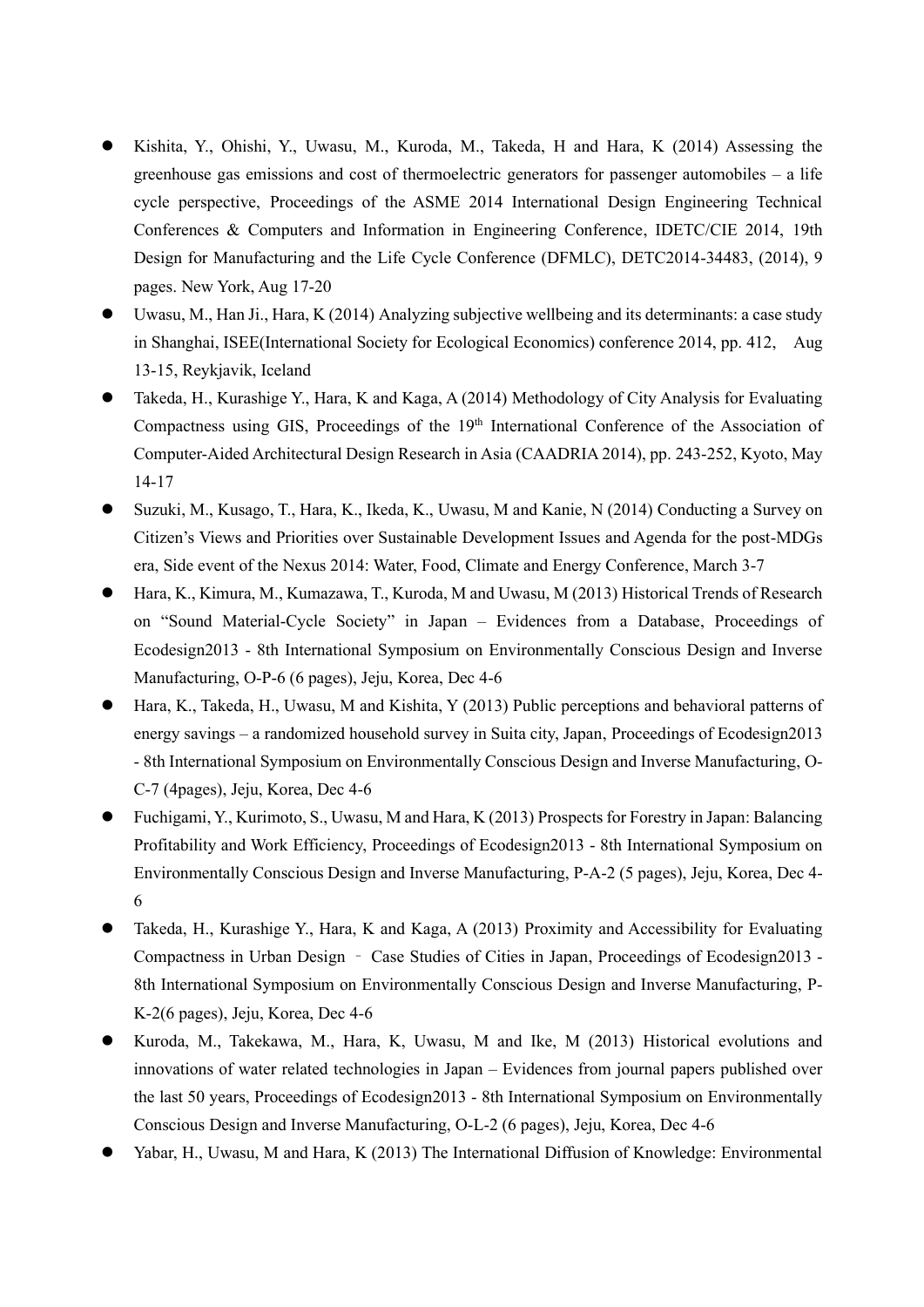Innovations and their Dissemination across Asian Nations, Proceedings of Ecodesign2013 - 8th International Symposium on Environmentally Conscious Design and Inverse Manufacturing, O-B-3 (4 pages), Jeju, Korea, Dec 4-6

- ⚫ Tanaka, H., Nomaguchi, Y., Fujita, K., Kishita, Y., Hara, K., Uwasu, M., Kuroda, M and Takeda, H (2013) Designing Diffusion Scenarios of Distributed Energy Systems Based on Multi Agent Simulation – A Case Study of Suita City, Proceedings of Ecodesign2013 - 8th International Symposium on Environmentally Conscious Design and Inverse Manufacturing, O-C-8 (6 pages), Jeju, Korea, Dec 4-6
- ⚫ Tsuda, K., Uwasu, M., Hara, K., and Fuchigami, Y (2013) How does energy visualization contribute to sustainability? – a comprehensive review, Proceedings of Ecodesign2013 - 8th International Symposium on Environmentally Conscious Design and Inverse Manufacturing, P-D-4 (4 pages), Jeju, Korea, Dec 4-6
- ⚫ Uwasu, M., Hara, K and Kobayashi, H (2013) Energy consumption patterns and policy implications, Proceedings of Ecodesign2013 - 8th International Symposium on Environmentally Conscious Design and Inverse Manufacturing, O-O-4 (5 pages), Jeju, Korea, Dec 4-6
- ⚫ Kishita, Y., Ohishi, Y., Uwasu, M., Kuroda, M., Takeda, H and Hara, K (2013) Life Cycle Assessment of Thermoelectric Modules for a sustainable Society, Proceedings of Ecodesign2013 - 8th International Symposium on Environmentally Conscious Design and Inverse Manufacturing, O-J-13 (6 pages), Jeju, Korea, Dec 4-6
- Hara, K (2013) How pollution abatement technologies evolved in Japan? Case studies of water purification and solid waste treatment technologies, The 16<sup>th</sup> Academic Exchange Seminar between Osaka University and Shanghai Jiao Tong University, Oct 23, Osaka University
- Hara, K (2013) Policies, governance and management for groundwater resources Cases in urban areas of Asian cities, The 14th Global Biennial Conference of the International Association for the Study of the Commons, Kitafuji (Japan), June 2013, 13 pages.
- Hara, K (2013) Water related problems, well-being and sustainability status a sustainability assessment in China's provinces, 3rd International Conference on Sustainability Science, Canberra, Feb 2013
- ⚫ Ji Han, Hanwei Liang, Keishiro Hara and Michinori Uwasu (2012) A Multidimensional Assessment of Quality of Life: Case Study of Shanghai, China, Proceedings of 10th International Conference of EcoBalance (EcoBalance2012), CD-ROM. A2-04, 4 pages, Yokohama Nov 20-23
- Yabar, H., Uwasu, M and Hara, K (2012) Tracking the Impact of Environmental Regulations on Development and Diffusion of Innovations: Evidence from Waste Management Technologies in Japan, Proceedings of 10th International Conference of EcoBalance (EcoBalance2012), CD-ROM. A1-10, 4 pages, Yokohama Nov 20-23
- ⚫ Benjamin C. Mclellan, Keishiro Hara, Michinori Uwasu (2012) Sustainability communication in the life cycle - gates and gaps, Proceedings of 10th International Conference of EcoBalance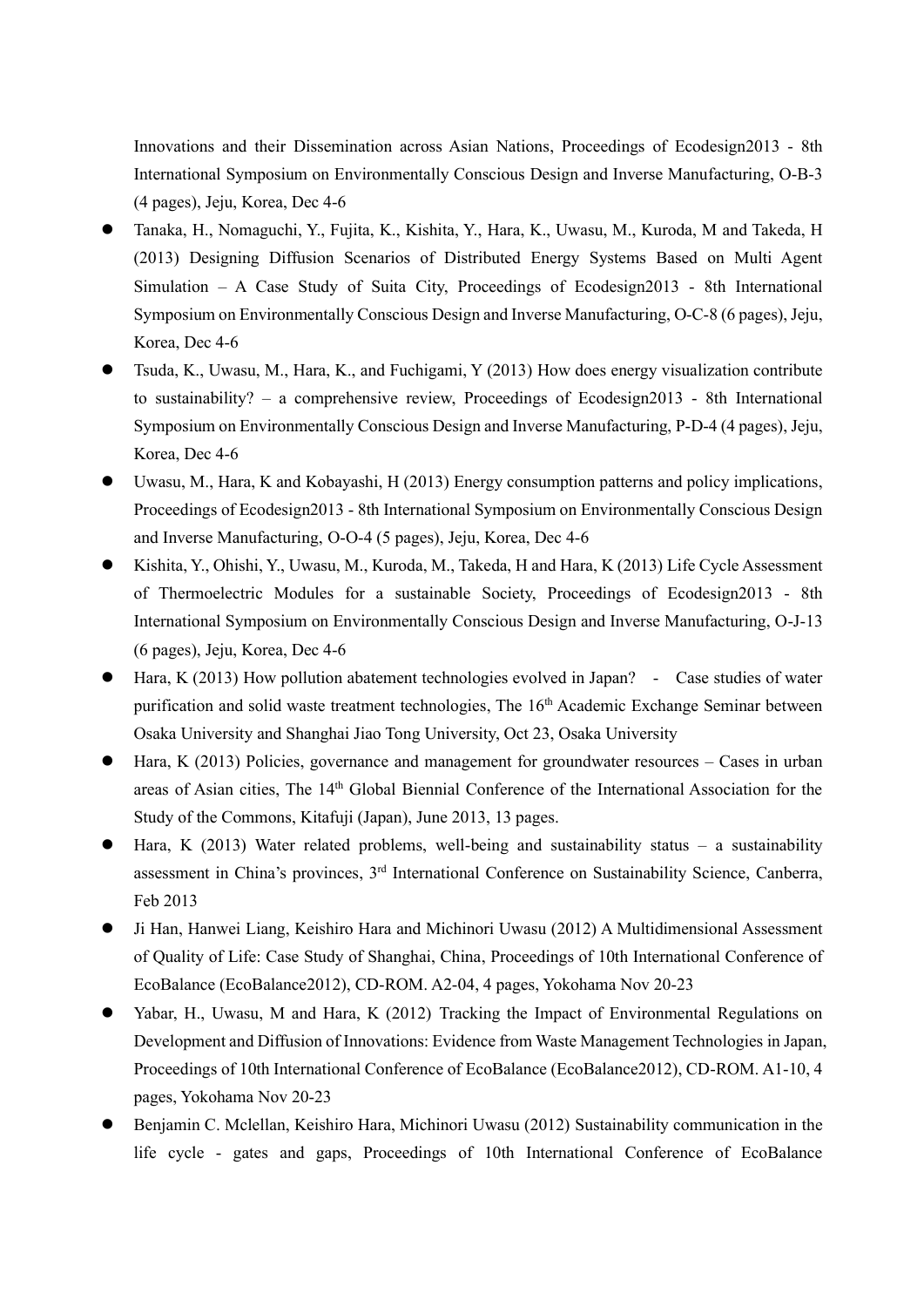(EcoBalance2012), CD-ROM. D1-03, 4 pages, Yokohama Nov 20-23

- Hara, K., Kumazawa T., Uwasu, M and Yabar, H (2012) Sustainability Indicator System with Visualized Causal-links Information - Application of Ontology and a Case Study, Proceedings of 10th International Conference of EcoBalance (EcoBalance2012), CD-ROM. A2-05, 4 pages, Yokohama Nov 20-23
- ⚫ Tsuda, H., Hara, K and Uwasu M (2012) Research challenges and needs for disseminating life cycle thinking towards consumers' environmental conscious behaviors, Proceedings of 10th International Conference of EcoBalance (EcoBalance2012), CD-ROM. P123, 4 pages, Yokohama Nov 20-23
- Uwasu, M., Hara, K., Yabar, H and Zhang, H (2012) Application of a Sustainable Indicator System for the Assessment of Chinese Sustainable Development, Proceedings of 10th International Conference of EcoBalance (EcoBalance2012), CD-ROM. A2-06, 4 pages, Yokohama Nov 20-23
- ⚫ Susant, I., Hara, K., Uwasu, M and Tokai A (2012) Application of System Dynamics Model for Energy Policy Analysis at Local Governmental Level - a Review and Case Study, *Proceedings of 40th Annual Meeting of Environmental Systems Research 2007,* Vol. 40, pp. 339-348, Japan Society of Civil Engineers, Wakayama
- ⚫ Tsuda, K., Hara, K and Uwasu (2012) Supply-Demand Balances of Food and Energy in Mountainous Rural Areas to Help Ensuring Regional Sustainability, Proceedings of 8th International Conference on LCA in the Agri-Food Sector, pp.909-910, Rennes, France, Oct
- ⚫ Hara, K., Uwasu, M and Kurimoto, S (2012) Vision-meso-seeds" model towards sustainability transition – Concepts and research agenda, Abstract Book of Proceedings of the  $3<sup>rd</sup>$  International Conference on Sustainability Transitions, pp.109-110, Copenhagen, Denmark, Aug
- ⚫ Kishita, Y., Hara, K., Uwasu, M and Umeda, Y (2012) Framework of Integrated Scenario Design: An Approach to Meso Level Research for Sustainability Transition, Abstract Book of Proceedings of 3rd International Conference on Sustainability Transitions, pp. 40, Copenhagen, Denmark, Aug
- Hara K (2012) Groundwater Management and Regional Sustainability Evidences of Asian Cities, 3<sup>rd</sup> International Conference on Sustainability Science, pp. 56-57, Jan 2012, Bali
- ⚫ Kobayashi, H., Uwasu M., Hara, K. and Umeda, Y (2011) A Framework for Comprehensive Sustainability Research by Focusing on the Meso-level, in "Design for Innovative Value Towards a Sustainable Society, Proceedings of EcoDesign 2011: 7th International Symposium on Environmentally Conscious Design and Inverse Manufacturing" M. Matsumoto, Y. Umeda, K. Masui, and S. Fukushige (Eds), Springer, ISBN: 978-94-007-3010-6, pp. 570-575
- ⚫ Hara, K., Uwasu, M., Shimoda, Y and Umeda, Y(2011) Synthesis of Research and Technology Seeds at Osaka University – a Discussion for Advancing Sustainability Research, in "Design for Innovative Value Towards a Sustainable Society, Proceedings of EcoDesign 2011: 7th International Symposium on Environmentally Conscious Design and Inverse Manufacturing" M. Matsumoto, Y. Umeda, K. Masui, and S. Fukushige (Eds), Springer, ISBN: 978-94-007-3010-6, pp. 576-581
- Kishita, Y., Hara, K and Uwasu, M (2011) Integrated Scenario Design for Sustainability Research -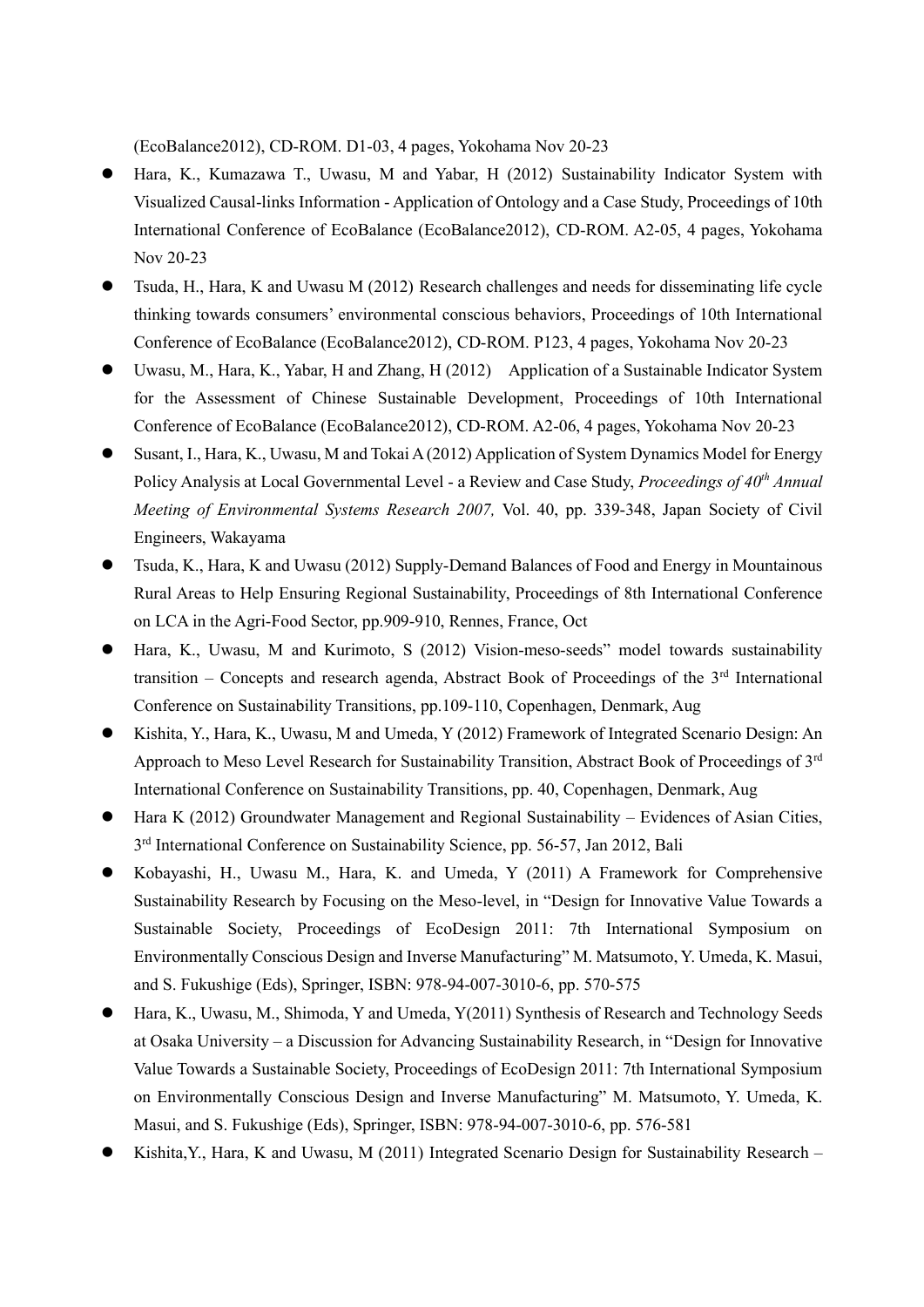Concept, Framework and Challenges, in "Design for Innovative Value Towards a Sustainable Society, Proceedings of EcoDesign 2011: 7th International Symposium on Environmentally Conscious Design and Inverse Manufacturing" M. Matsumoto, Y. Umeda, K. Masui, and S. Fukushige (Eds), Springer, ISBN: 978-94-007-3010-6, pp. 582-587

- Uwasu, M., Hara, K., Yabar, H and Zhang, H (2011) Scenario analysis of cement production in Chinathe role of policy and technology in the pathway to sustainable society, in "Design for Innovative Value Towards a Sustainable Society, Proceedings of EcoDesign 2011: 7th International Symposium on Environmentally Conscious Design and Inverse Manufacturing" M. Matsumoto, Y. Umeda, K. Masui, and S. Fukushige (Eds), Springer, ISBN: 978-94-007-3010-6, pp. 592-597
- Yabar, H., Uwasu, M., Hara, K.(2011) How policies stimulate innovations along the lifecycle of products– Evidences from dioxin emissions and electric home appliances recycling, in "Design for Innovative Value Towards a Sustainable Society, Proceedings of EcoDesign 2011: 7th International Symposium on Environmentally Conscious Design and Inverse Manufacturing" M. Matsumoto, Y. Umeda, K. Masui, and S. Fukushige (Eds), Springer, ISBN: 978-94-007-3010-6, pp. 190-193
- ⚫ Tsuda, K, Hara, K and Uwasu, M (2011) Designing Supply-Demand Relationships of Food and Renewable Energy for Ensuring Regional Sustainability: Case Study of Shinjo Village, Okayama, Japan, in "Design for Innovative Value Towards a Sustainable Society, Proceedings of EcoDesign 2011: 7th International Symposium on Environmentally Conscious Design and Inverse Manufacturing" M. Matsumoto, Y. Umeda, K. Masui, and S. Fukushige (Eds), Springer, ISBN: 978-94-007-3010-6, pp. 11-14
- ⚫ Uwasu, M., Naito, T., Yabar H and Hara, K (2011) How policy instruments for household electric appliances recycling have economic and technological implications: a case study of Japan, Proceedings of International Symposium on Materials Science and Innovation for Sustainable Society (Eco-Mates 2011), Vol.1, pp.11-12, Nov 2011, Osaka
- ⚫ Zhang, H., Uwasu, M and Hara, K (2011) The Assessment Framework of the "returning-farmland-toforestland" Policies – a Case Study of Loess Plateau in Shaanxi Province, China, Proceedings of 39th Annual Meeting of Environmental Systems Research 2011, Vol. 39, pp.269-274, Japan Society of Civil Engineers, Tokyo, Oct 2011
- Yabar, H., Uwasu, M and Hara, K (2011) Evaluation of the Linkages between Environmental Policy and Innovation: Case Study in Waste Management Technologies in Japan, Innovation and Sustainability Transition in Asia, 8 pages, Kuala Lumpur, Malaysia, January, 2011
- Hara, K., Uwasu, M., Zhang, H and Yabar, H (2010) Energy Intensity Analysis and Visions for Development of Sustainable Industrial Systems - Case Study of the Yangtze River Delta Region, China, Proceedings of 9th International Conference on EcoBalance 2010, pp. 697-700 (Tokyo, Nov 2010)
- ⚫ Uwasu, M., Hara, K, Zhang, H and Yabar, H (2010) Analysis of Energy Productivity in China, Proceedings of 9<sup>th</sup> International Conference on EcoBalance 2010, pp.96-99 (Tokyo, Nov 2010)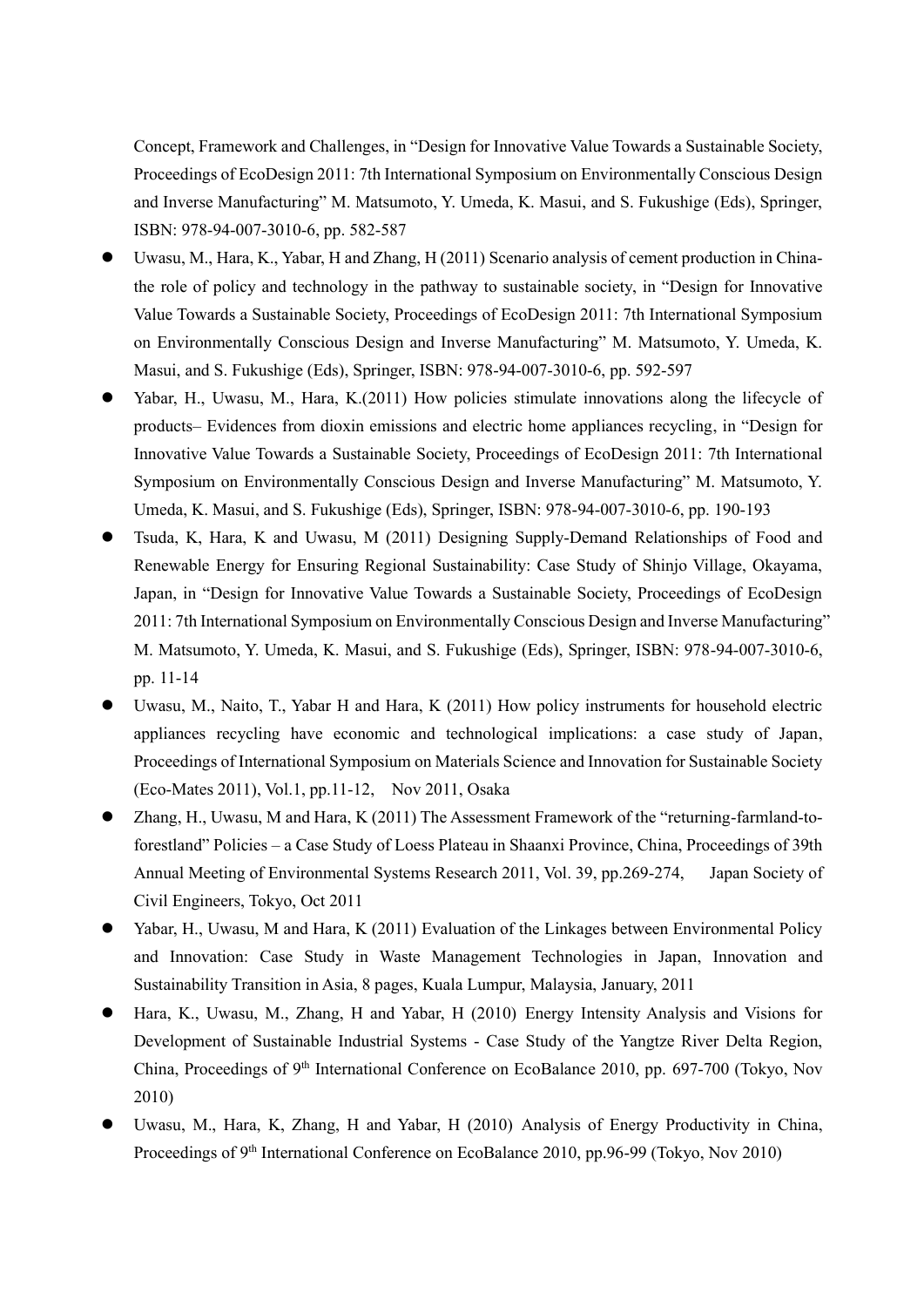- Yabar, H., Uwasu, M and Hara, K (2010) Exploring the Benefits of Environmental Policy on Innovation and Market Behavior: the Japanese Experience in Dealing With Waste Management, Proceedings of 9<sup>th</sup> International Conference on EcoBalance 2010, pp. 166-169 (Tokyo, Nov 2010)
- ⚫ Tsuda, K., Low, B.H., Hara, K., Nakakubo, T., Kishita, Y and Umeda Y (2010) Scenario Analysis of Sustainable Society based on Urban-Rural Partnerships in Japan, Proceedings of 9<sup>th</sup> International Conference on EcoBalance 2010, pp. 829-832 (Tokyo, Nov 2010)
- Hara, K., Uwasu, M. Yabar, H and Zhang, H (2010) Analysis of Factors for Energy Intensity Shifts: Evidence from the Yangtze River Delta Region in China, ISIE Asia-Pacific Conference, Tokyo, Nov. 2010 CD-ROM
- ⚫ Uwasu, M., Yabar, H and Hara, K (2010) Analysis of country level cement production, ISIE Asia-Pacific Conference, Tokyo, Nov. 2010, CD-ROM
- Hara, K (2010) Scenario Making and Roadmap for Better Industrial Systems in 2020 A Regional Study in China, 35th Annual meeting, Society for Social Studies of Science, Tokyo, Aug 2010
- ⚫ Zhang, H., Uwasu, M., Hara, K and Yabar, H (2009) Proposing a network model for sustainable land use and urban development in Yangtze River Delta, Proceedings of 6<sup>th</sup> International Symposium on Environmentally Conscious Design and Inverse Manufacturing (EcoDesign 2009), pp. 587-590, Dec 2009, Sapporo, Japan
- ⚫ Kazutoshi Tsuda, Hayato Takahashi, Toyohiko Nakakubo, Keishiro Hara and Yasushi Umeda (2009) Framework of Regional Partnership between Rural and Urban Area toward the Low Carbon Society, International Conference on Sustainability Science 2009 (ICSS2009), University of Tokyo, 6 February 2009
- ⚫ Kumazawa, T., Kozaki, K., Matsui, T., Saito, O., Ohta, M., Hara, K., Uwasu, M., Yamaguchi, Y., Yamamoto, Y and Mizoguchi, R (2009) Development of Ontology on Sustainability Science Focusing on Building a Resource-circulating Society in Asia, Proceedings of 6<sup>th</sup> International Symposium on Environmentally Conscious Design and Inverse Manufacturing (EcoDesign 2009), pp.571-576, Dec 2009, Sapporo, Japan
- Yabar, H., Uwasu, M., Hara, K and Zhang H (2009) Scenarios to Design a Resources-circulating Society in Asia  $-$  Case Study in Yangtze Delta Industrial Sector, Proceedings of  $6<sup>th</sup>$  International Symposium on Environmentally Conscious Design and Inverse Manufacturing (EcoDesign 2009), pp.565-570, Dec 2009, Sapporo, Japan
- Hara, K., Yabar, H and Zhang, H (2009) Indicator Systems for Designing Sustainable Societies in Asia, Proceedings of 6<sup>th</sup> International Symposium on Environmentally Conscious Design and Inverse Manufacturing (EcoDesign 2009), pp 559-564, Dec 2009, Sapporo, Japan
- ⚫ Hara, K., Yabar, H., Uwasu, M and Zhang H (2009) Scenario Designs and Strategies towards Energyefficient Industrial Societies - a Regional Study in China, Proceedings of International Conference on Sustainability, Human Geography and Environmental Studies, pp.130-137, Imperia, Italy
- ⚫ Zhang, H., Uwasu, M., Hara, K and Yabar, H (2009) Impact of Human geography transformation on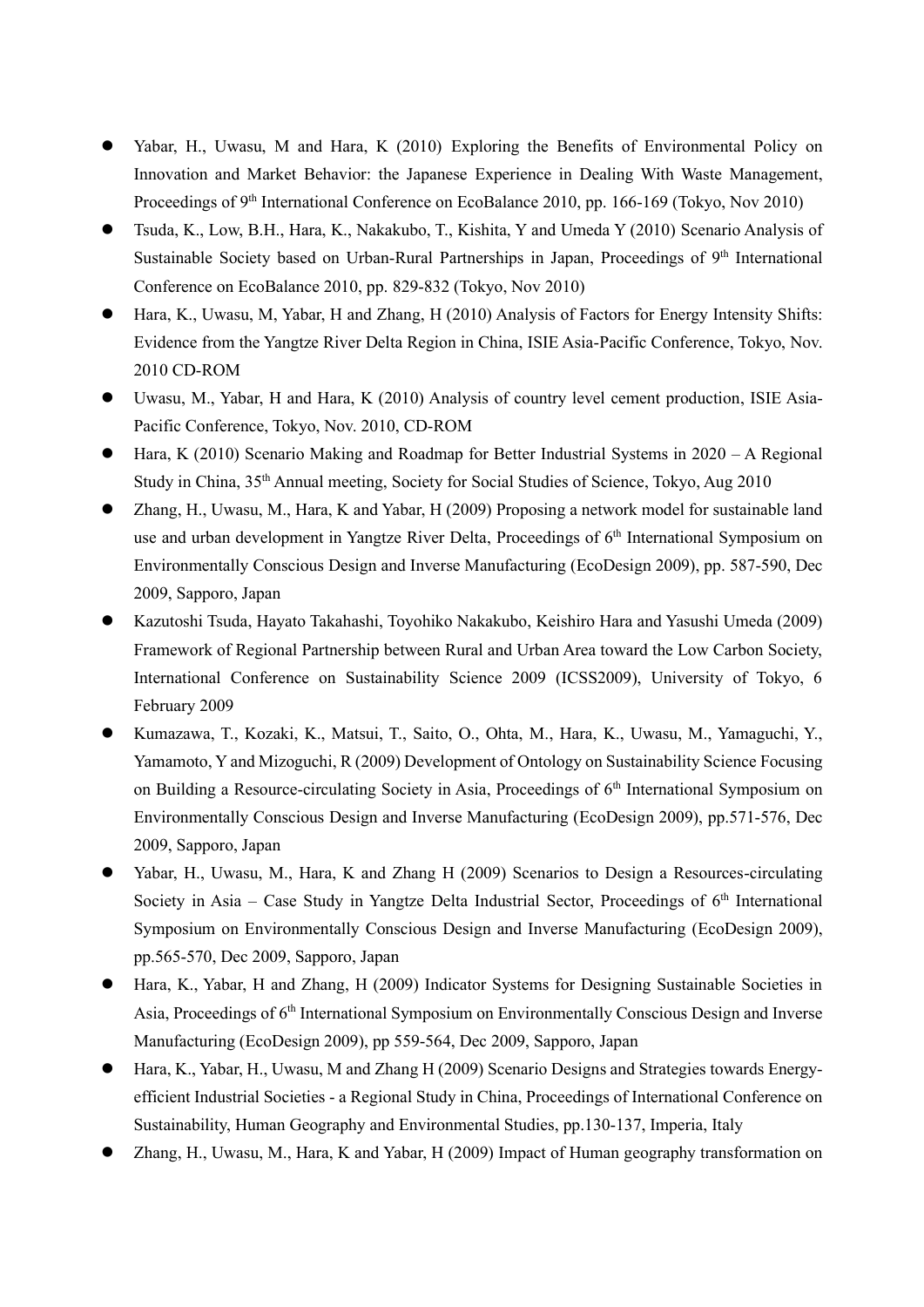urban sustainability – case study in Yangtze River Delta, Proceedings of International Conference on Sustainability, Human Geography and Environmental Studies, pp. 113-122, Imperia, Italy

- Zhang, H., Uwasu, M., Hara, K, and Yabar, H (2009) Land use and sustainable urban development in Yangtze River Delta, Proceedings of Sustainability Transition - International Research Initiatives towards Resource-circulating Societies pp131-134, July 2009, Osaka, Japan
- ⚫ Hara, K, Yabar, H and Anupam Khajuria (2009) Waste Management and Recycling Systems in Japan: a Review of Containers and Packaging Wastes, International Conference on Recycling and Reuse of Materials (ICRM), 4 pages, July 2009, Kottayam, Kerala, India (Upon invitation)
- ⚫ Hara, K., Yabar, K., Uwasu, M., Zhang, H., Kumazawa, T and Morioka, T (2009) Future Scenario Approach for Building a Resource-Circulating Society in the East Asia, IHDP Open Meeting 2009, 7<sup>th</sup> International Science Conference on the Human Dimension of Global Environmental Change, 15 pages, April 2009, Bonn, Germany
- ⚫ Zhang, H., Hara, K., Uwasu, M., and Yabar, H. (2008) Urban sustainable development and the land use in China, The 8<sup>th</sup> International Conference on EcoBalance, pp.668- 671, December 2008, Tokyo
- ⚫ Kumazawa, T., Matsui, T., Hara, K., Uwasu, M., Yamaguchi, Y., Yamamoto Y., Kozaki, K., Saito, O., and Mizoguchi, R. (2008) Knowledge Structuring Process of Sustainability Science based on Ontology Engineering, Proceedings of the 8<sup>th</sup> International Conference on EcoBalance, pp. 409-412, December 2008, Tokyo
- ⚫ Yabar, H., Uwasu, M., Hara, K., Zhang H., and Kumazawa, T (2008) Visioning the future: Sustainability pathways and indicators based on the capital approach, Proceedings of the 8<sup>th</sup> International Conference on EcoBalance, pp. 158-161, December 2008, Tokyo
- Hara, K., Uwasu, M., Yabar H., Zhang, H., and Morioka, T (2008) A Method for Measuring Sustainability with Integrated Scores: Application to Asian cities, Proceedings of the 8<sup>th</sup> International Conference on EcoBalance, pp.150-153, December 2008, Tokyo
- Zhang, H., Hara, K., Uwasu, M., and Yabar, H. (2008) Urban Sustainable Development and Land Use Change in Shanghai, Suzho and Huzhou, China, Proceedings of the 7<sup>th</sup> International Symposium on Architectural Interchange in Asia (ISAIA), pp 298-302, October 2008, Beijing
- ⚫ Uwasu, M., Hara, K., Yabar, H., and Zhang H. (2008) Time series sustainability scores for China's provinces, International Society for Ecological Economics 2008 Nairobi, 21pgs, August 2008, Nairobi, Kenya
- Hara, K., Yabar, K., Yamaguchi, Y., Uwasu, M., Zhang, H., and Kumazawa, T (2008). Designing Future Scenarios towards a Desirable Resource-Circulating Society: Case Study in the Yangtze Delta Region, The 2008 Berlin Conference on the Human Dimensions of Global Environmental Change, G5, pp1-13, Feb 2008, Berlin, Germany
- ⚫ Morioka, T., and Hara, K (2007). Towards a Sustainable Society with Sound Material/Resources Circulation in the East Asia, Proceedings of International Symposium on Regional Development of the Yangtze River Delta, Dec 2007, Shanghai, China